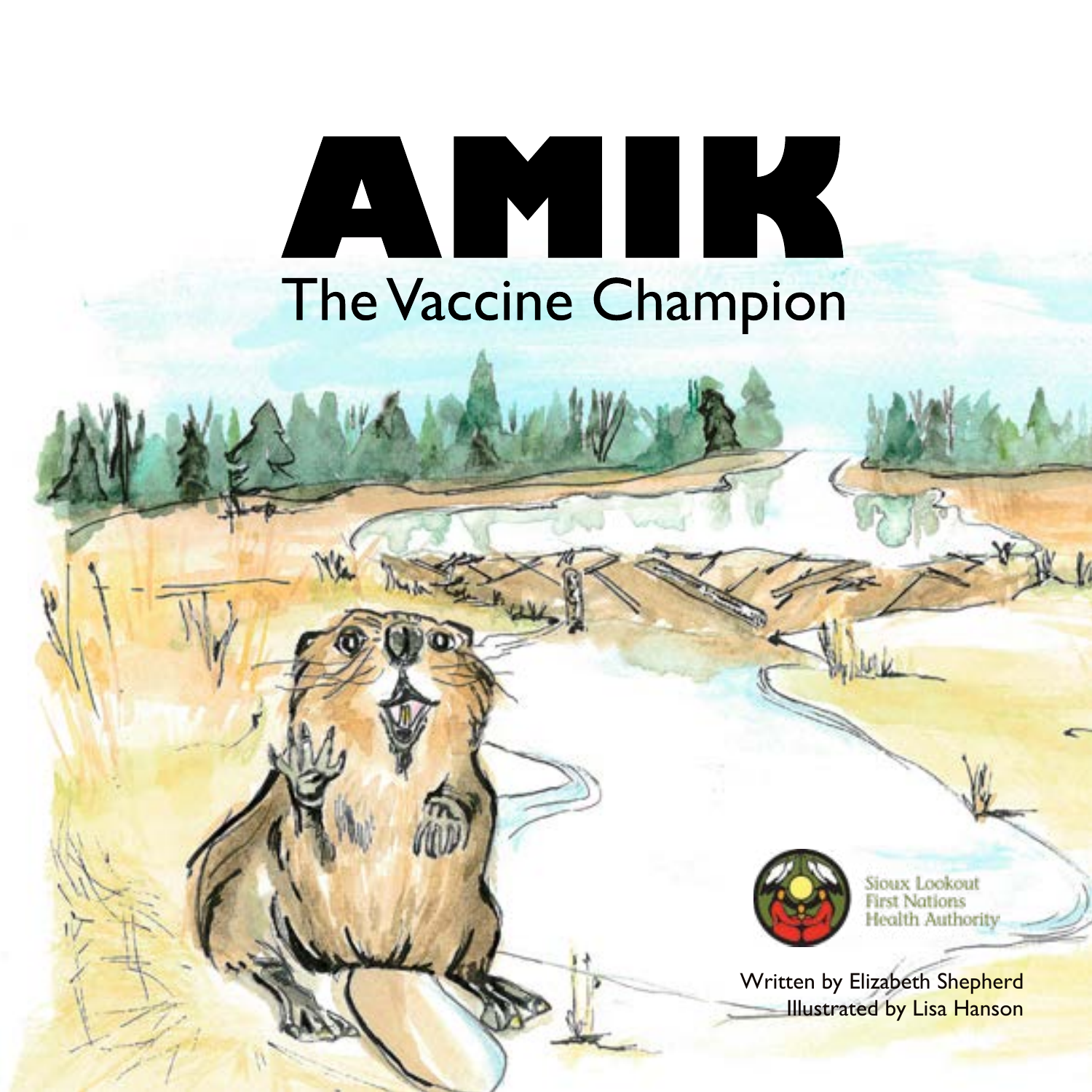Download a copy of this resource at www.slfnha.com

For more information on vaccines and how to become a vaccine champion, talk to a nurse or community health physician at your local nursing station.

Or, contact us at ACWinfo@slfnha.com

If you are interested in other family health resources, contact SLFNHA's Raising Our Children program at 807-737-5190.

*This resource is dedicated to* 

*All vaccine champions past, present and future.*

*Miigwetch.*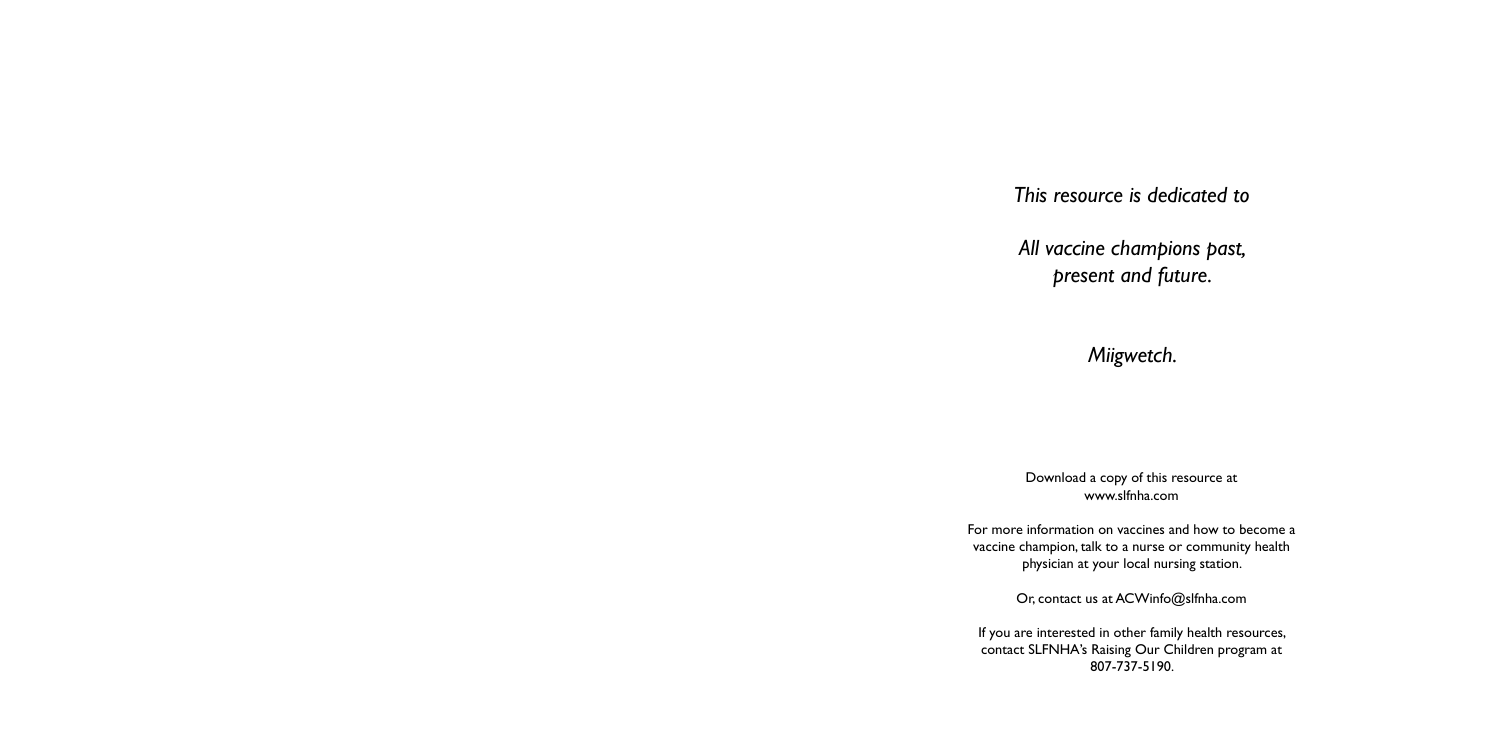

## The Vaccine Champion

Written by Elizabeth Shepherd Illustrated by Lisa Hanson





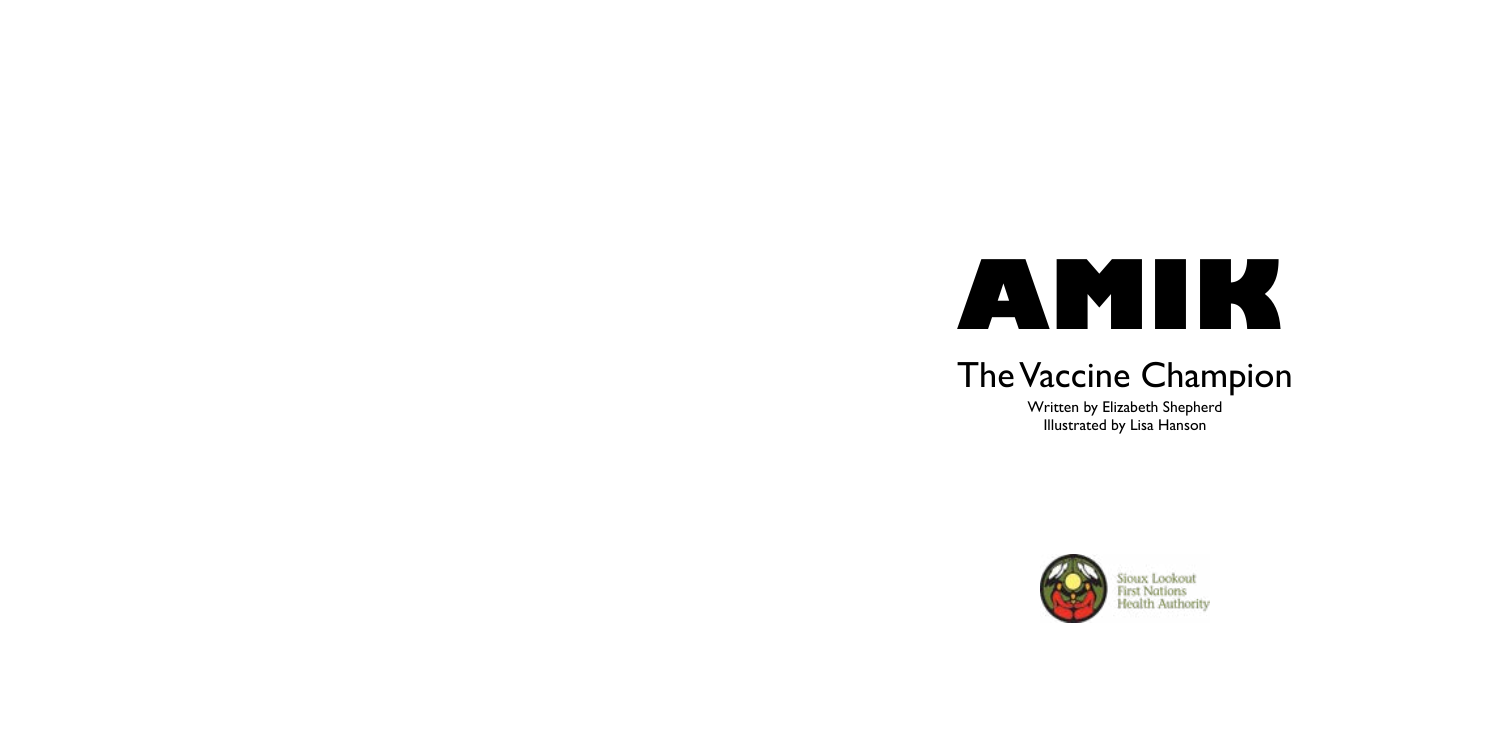



Amik cares a lot for their home.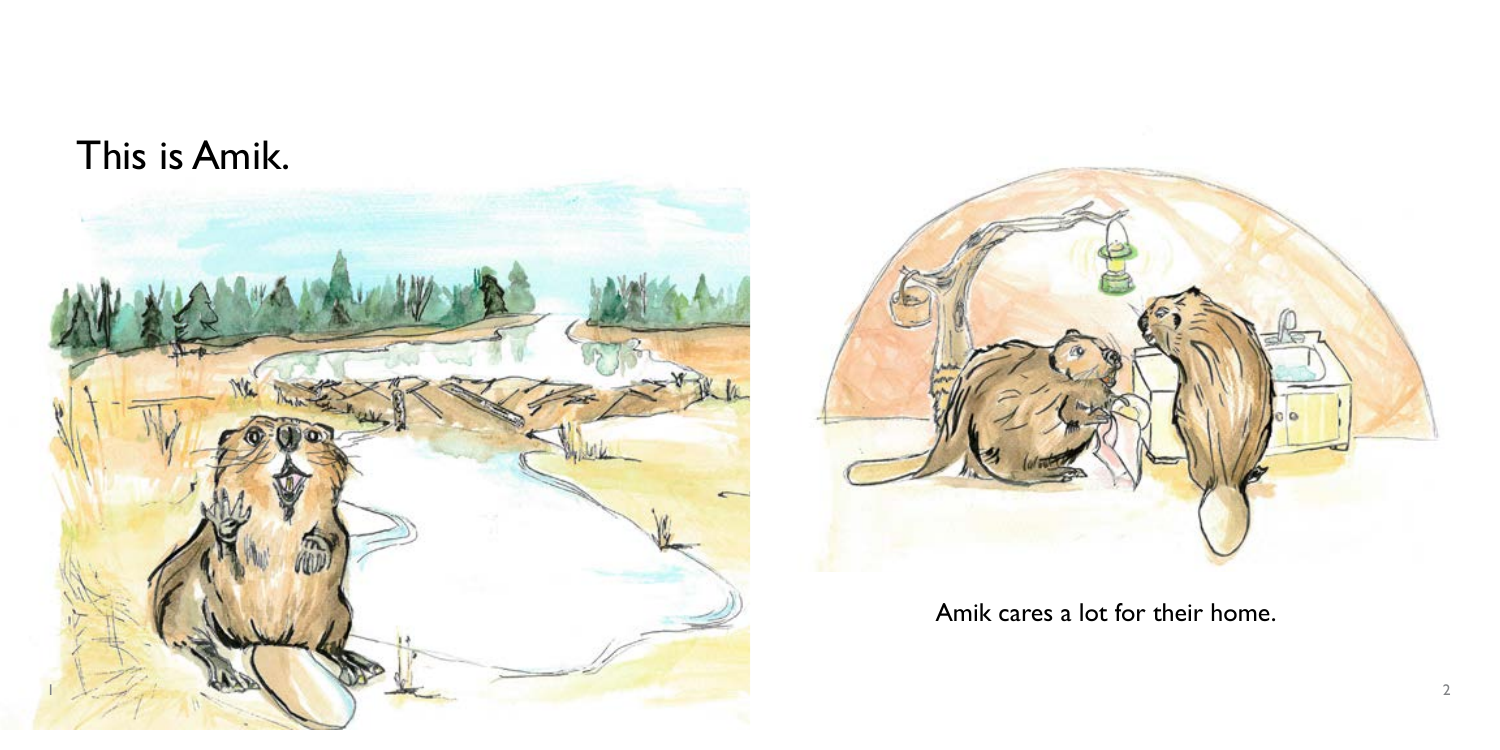

They want to do what they can to help build a healthy community.

So Amik has become a vaccine champion.

Like Amik, you can start by learning about what a vaccine is and how it works.

## How do you become a vaccine champion?

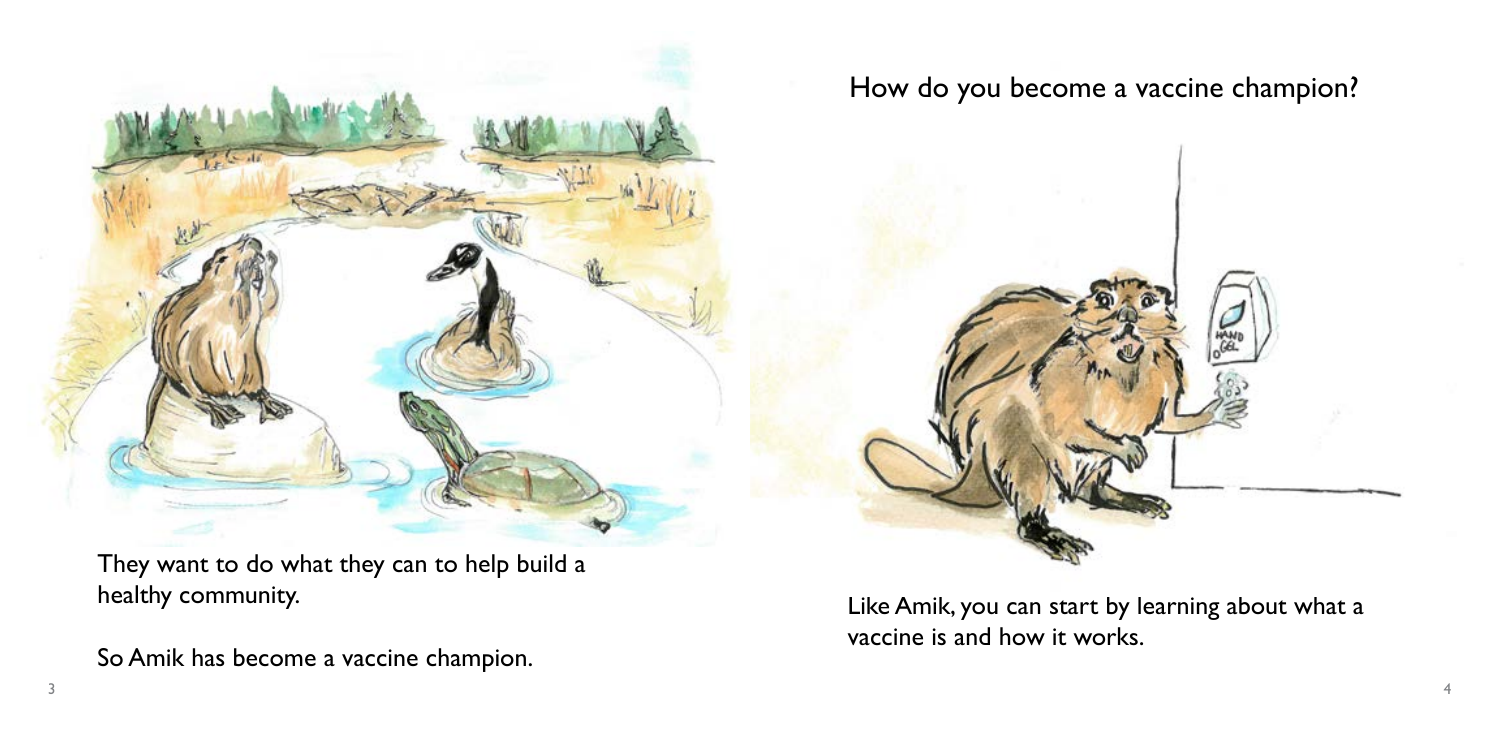Some germs can make you very sick, like the ones you might get on your hands after you use the toilet.

Germs are very tiny things. They live all around you and inside of you.

Some germs keep you healthy, like the germs in your belly that help you with the food you eat.



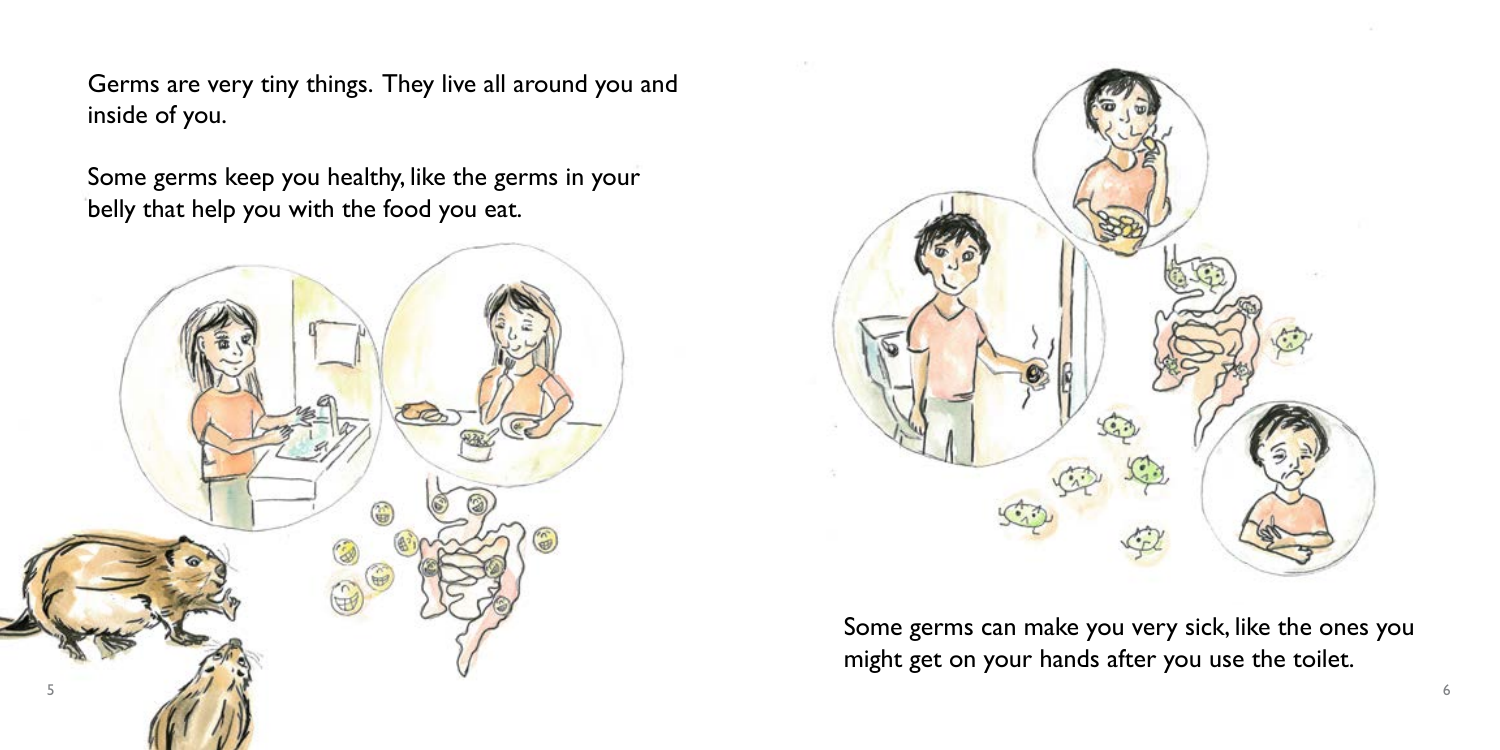

Some of the germs that make you sick can spread from person to person when people are close together. Or by touching a surface with germs on it and then touching your face.  $7 \text{ y}$ ull lact.

Your body's fighter cells work hard to kill these germs before they can make us sick. You need a lot of fighter cells to help stop these germs.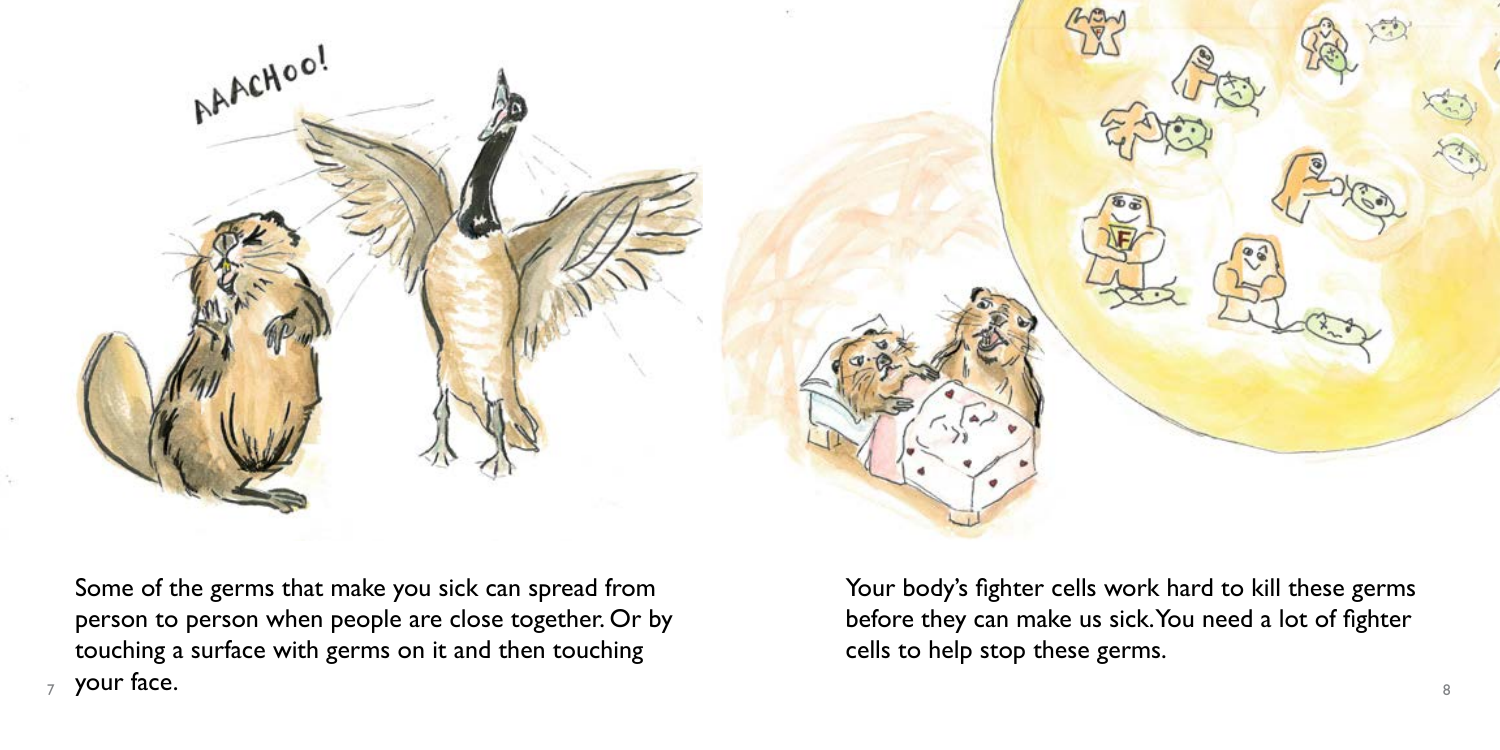Vaccines can help your body learn what germs are not good for it. And they can help your body to be healthy and strong.

Vaccines also help keep our homes and communities healthy. They do this by stopping the spread of germs that make us sick.



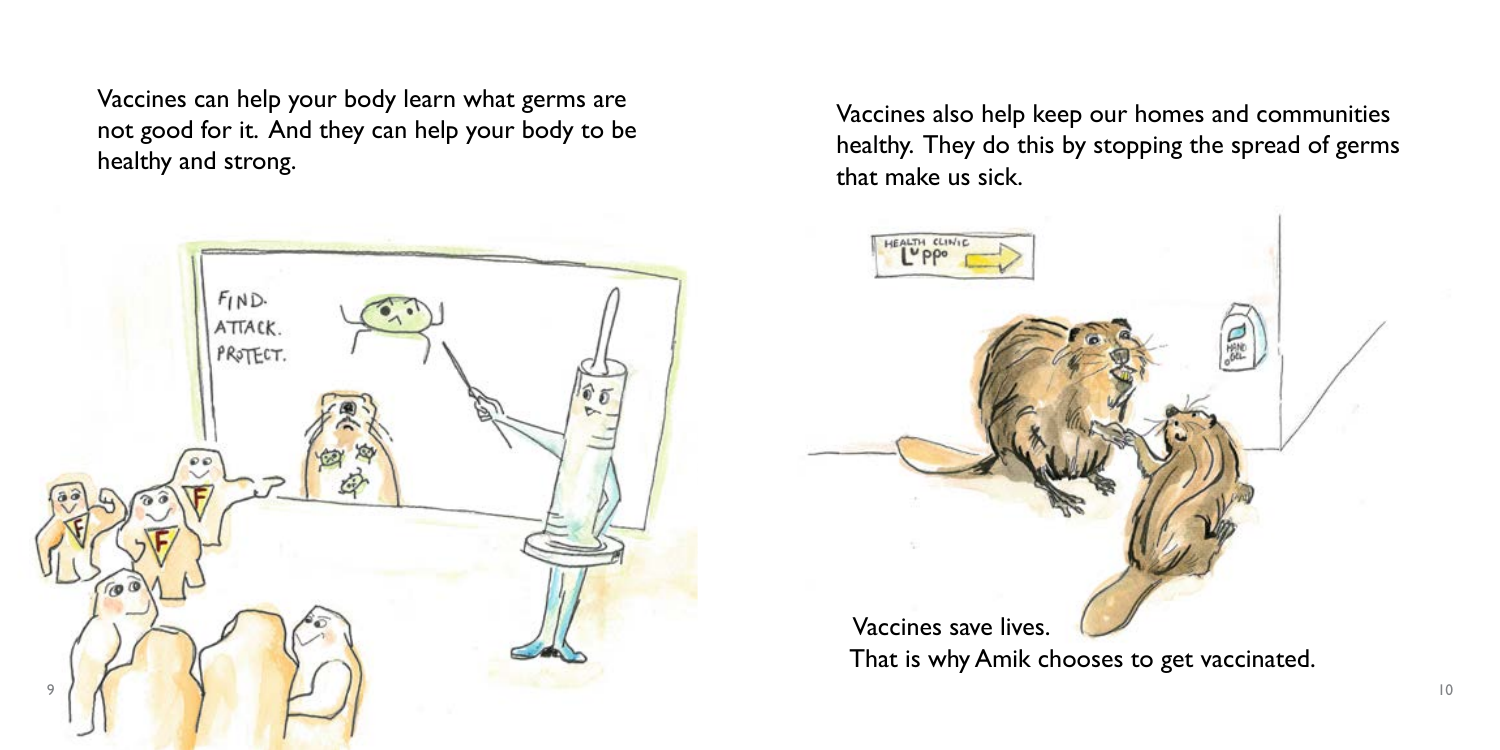Amik has had a lot of vaccines in their life. Amik got all the recommended childhood vaccines when they were young. These vaccines helped them stay healthy and grow strong. Amik gets other vaccines when there is a need for them. Like when it is flu season. Or to help stop the spread of COVID-19.

It is easy to get a vaccine, you just have to make an appointment. Amik gets their vaccines at the nursing station. Amik also knows that if they can't make it to the nursing station, a nurse may be able to come to their house to give them a vaccine.



Vaccines have been around for many years. Nurses and doctors know them well. So, when Amik has questions, They can get answers from their community nurse.<br>
12 12

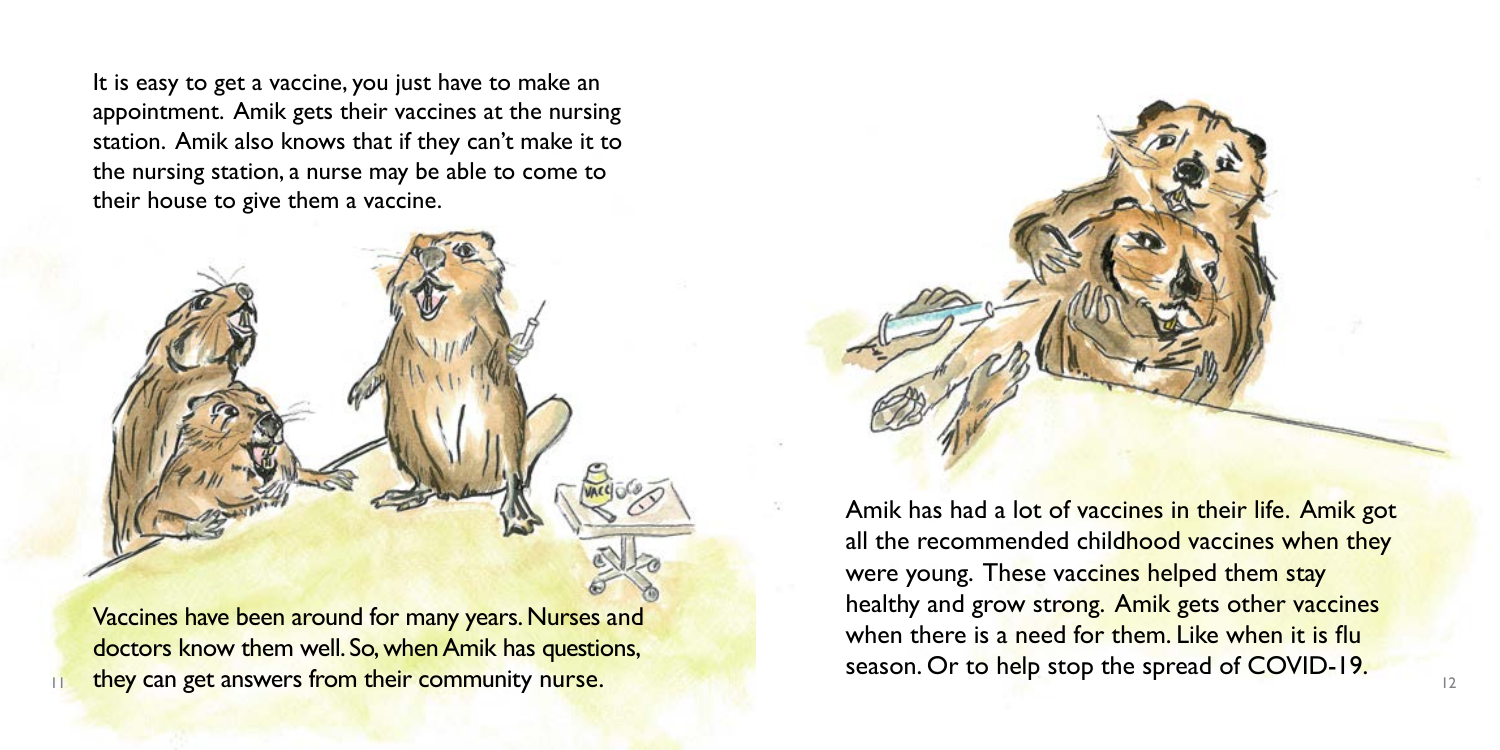Amik feels good about getting a vaccine. Amik knows they are studied very carefully. Every vaccine that is approved goes through the same testing. So Amik knows that the vaccine is safe.

Amik sometimes gets a sore arm and feels a little tired after getting a vaccine. This tells Amik that their body is busy building more fighter cells. Amik knows that a sore arm is better than getting sick. 13 14

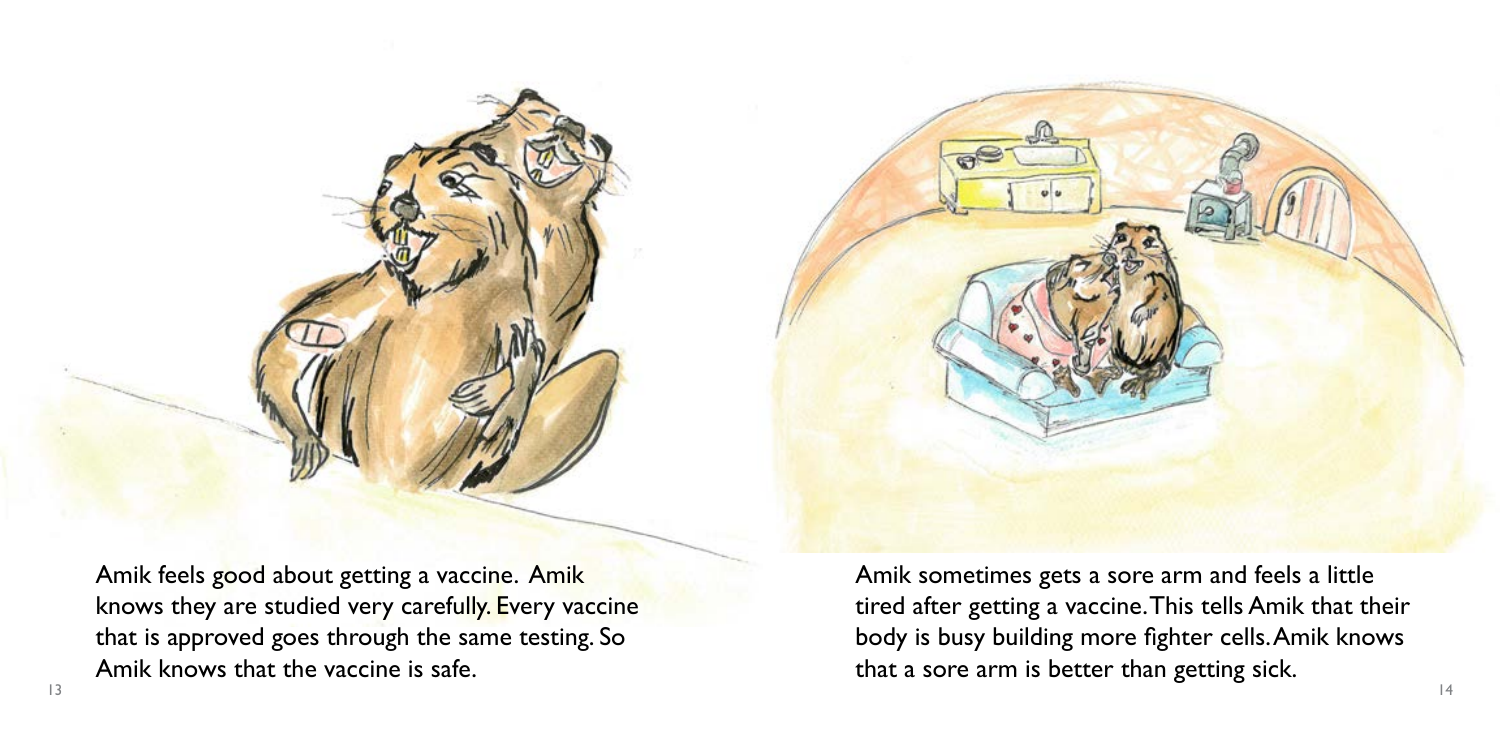Amik knows that vaccines, along with other medicines and healthy ways of living, help them live their best life.

Amik is proud to be a vaccine champion. And Amik thinks you would make a great one too!